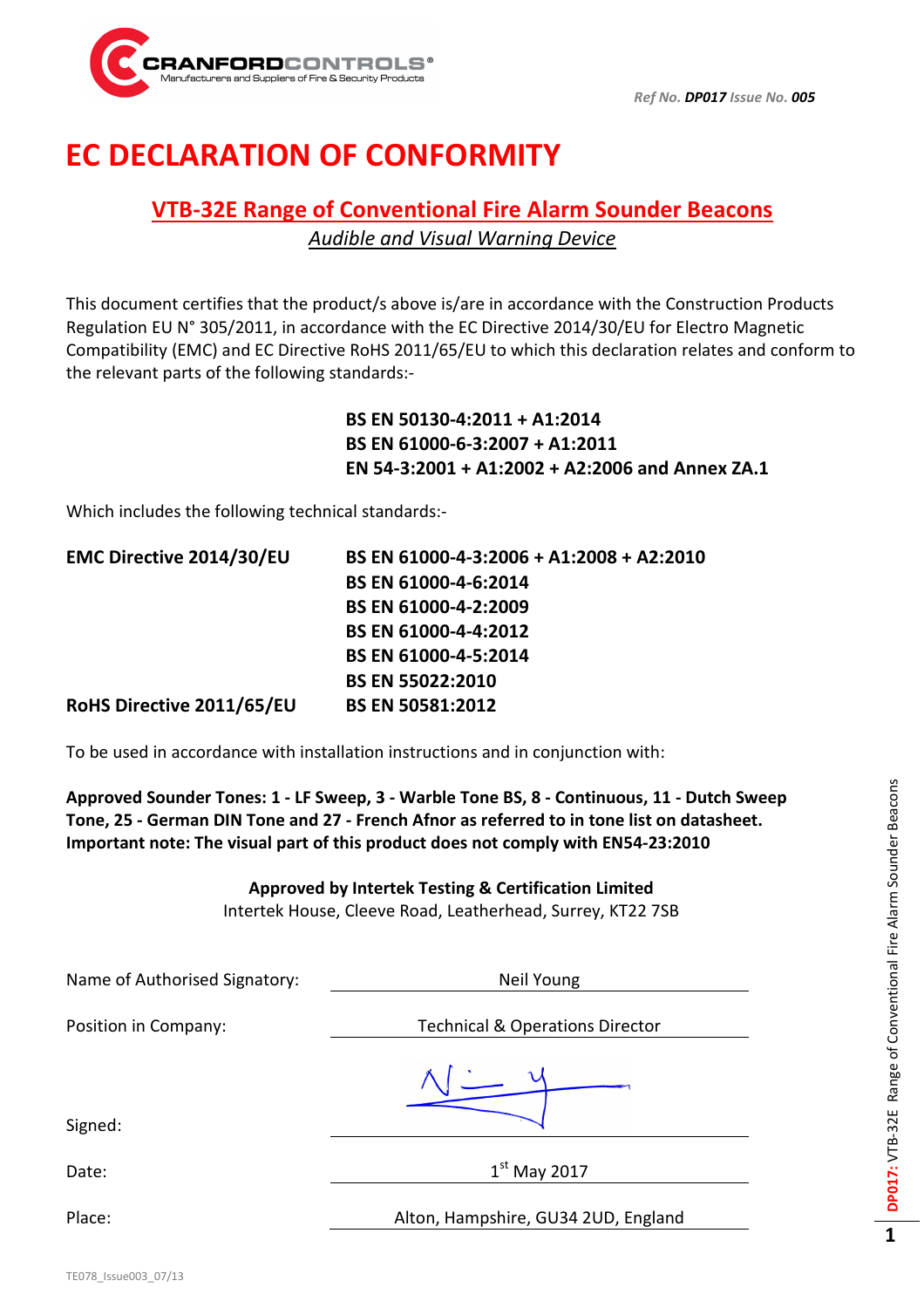

## EC DECLARATION OF PERFORMANCE

- 1. Unique Product identification code: VTB-32E range of products
- 2. Type, batch or serial number or any other element allowing identification of the construction product as required pursuant to Article 11(4): Fire Alarm Devices - Audio Alarm Device incl. 511-095L, 511-097L, 511-096L, 511-098L
- 3. Intended use or uses of the construction product, in accordance with the applicable harmonized technical specification, as foreseen by the manufacturer: Fire detection and fire alarm systems installed in and around buildings.
- 4. Name, registered trade name or registered trade mark and contact address of the manufacturer as required pursuant to Article 11(5):

 Cranford Control Limited, Unit 2 Waterbrook Estate, Waterbrook Road, Alton, Hampshire, GU34 2UD.

- 5. Where applicable, name and contact address of the authorized representative whose mandate covers the tasks specified in Article 12(2):
	- Not applicable
- 6. System or systems of assessment and verification of constancy of performance of the construction product as set out in Annex V: System 1
- 7. In case of the declaration of performance concerning a construction product covered by the harmonized standard:

Intertek Testing & Certification Limited Intertek House, Cleeve Road, Leatherhead, Surrey, KT22 7SB

Performed type testing and the initial inspection of the manufacturing plant and of the factory production control with continuous surveillance assessment and approval of the factory production control under system 1 and issued the EC certificates of conformity: 0359-CPR-00060

8. In case of the declaration of performance concerning a construction product for which a European Technical Assessment has been issued:

Not applicable.